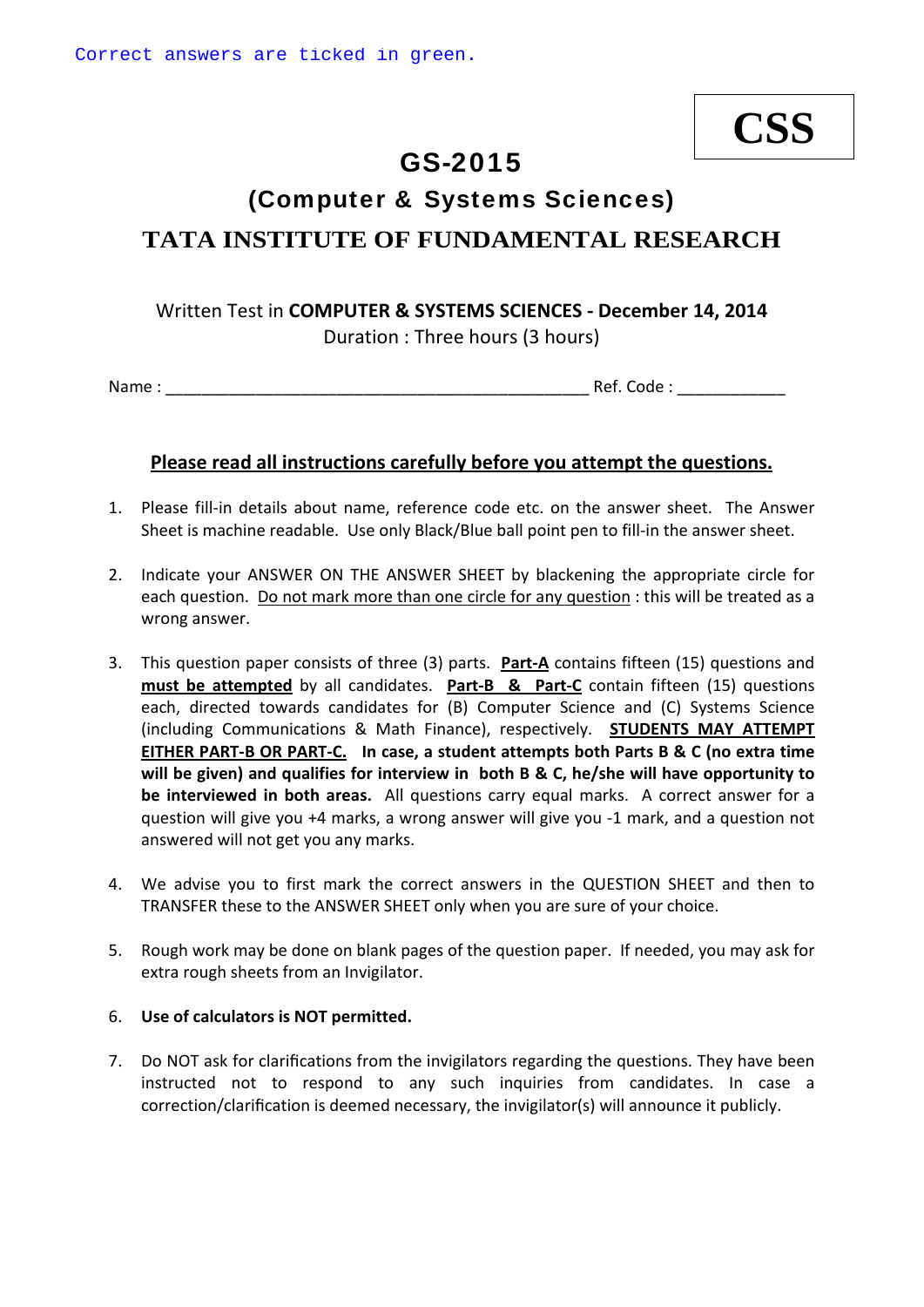# Part A Common Part

- 1. Consider a 6-sided die with all sides not necessarily equally likely such that probability of an even number is  $P({2, 4, 6}) = 1/2$ , probability of a multiple of 3 is  $P({3, 6}) = 1/3$ , and probability of 1 is  $P({1})=1/6$ . Given the above conditions, choose the strongest (most stringent) condition of the following that must always hold about  $P({5})$ , the probability of 5.
	- (a)  $P({5})=1/6$
	- (b)  $P({5}) > 1/6$
	- (c)  $P({5}) \le 1/6$
	- (d)  $P({5}) \le 1/3$
	- (e) none of the above
- 2. Consider a circle with a circumference of one unit length. Let *d <* 1*/*6. Suppose that we independently throw two arcs, each of length *d*, randomly on this circumference so that each arc is uniformly distributed along the circle circumference. The arc attaches itself exactly to the circumference so that arc of length *d* exactly covers length *d* of the circumference. What can be said about the probability that the two arcs do not intersect each other?
	- (a) It equals  $(1 d)$
	- (b) It equals  $(1 3d)$
	- (c) It equals  $(1 2d)$
	- (d) It equals 1
	- (e) It equals  $(1 d)(1 d)$

**3.** Let  $|z| < 1$ . Define  $M_n(z) = \sum_{i=1}^{10} z^{10^n(i-1)}$ ? What is

$$
\prod_{i=0}^{\infty} M_i(z) = M_0(z) \times M_1(z) \times M_2(z) \times \cdots?
$$

- (a) Can't be determined
- (b)  $1/(1-z)$
- (c)  $1/(1+z)$
- (d)  $1 z^9$
- (e) None of the above

4. The Boolean function obtained by adding an inverter to each and every input of an AND gate is:

- (a) OR
- (b) XOR
- (c) NAND
- (d) NOR  $\sqrt{\ }$
- (e) None of the above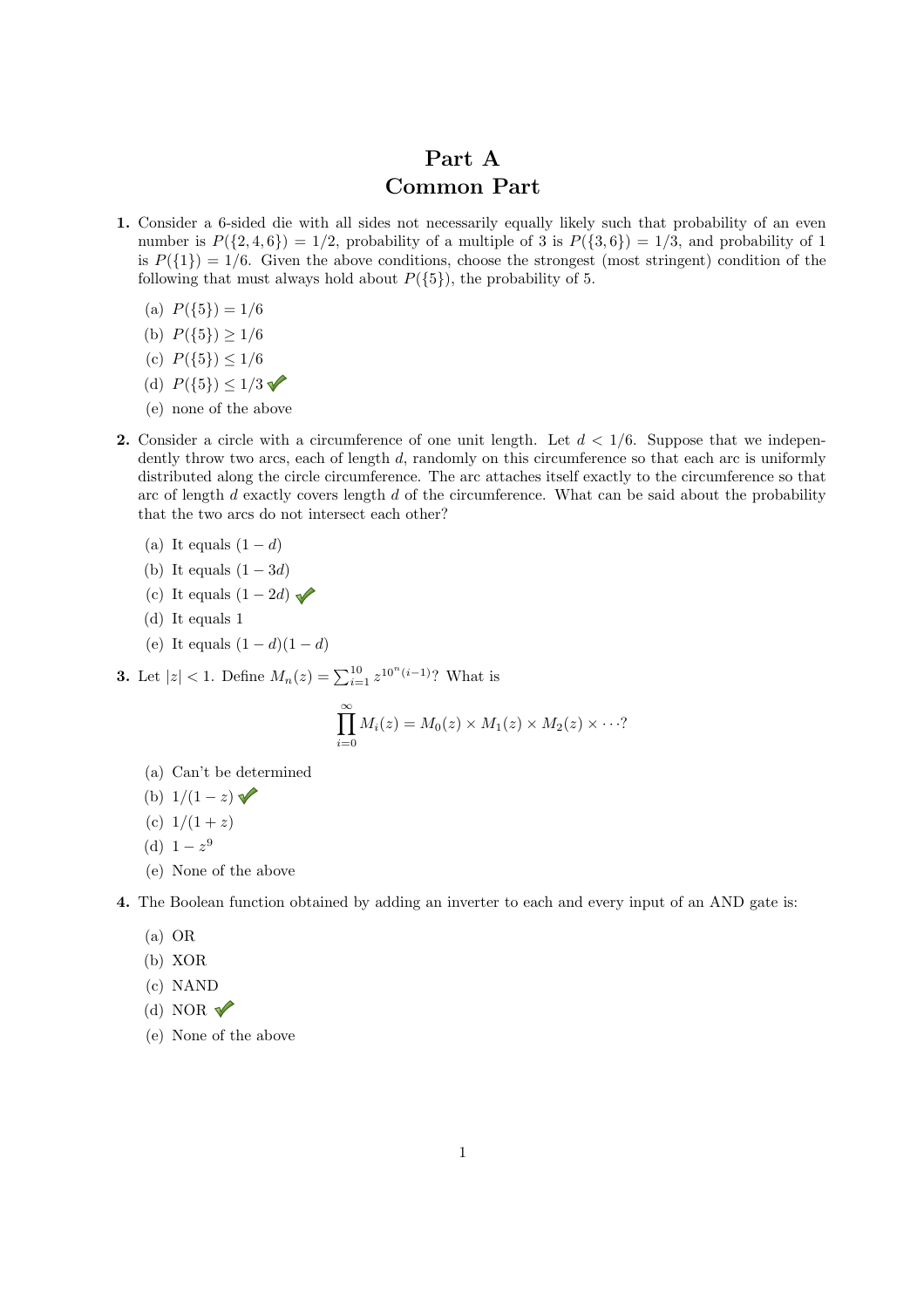- 5. What is logically equivalent to "If Kareena and Parineeti go to the shopping mall then it is raining":
	- (a) If Kareena and Parineeti do not go to the shopping mall then it is not raining.
	- (b) If Kareena and Parineeti do not go to the shopping mall then it is raining.
	- (c) If it is raining then Kareena and Parineeti go to the shopping mall.
	- (d) If it is not raining then Kareena and Parineeti do not go to the shopping mall.
	- (e) None of the above
- 6. Ram has a fair coin, i.e., a toss of the coin results in either head or tail and each event happens with probability exactly half  $(1/2)$ . He repeatedly tosses the coin until he gets heads in two consecutive tosses. The expected number of coin tosses that Ram does is
	- (a) 2
	- (b) 4
	- (c) 6  $\sqrt{ }$
	- (d) 8
	- (e) None of the above
- 7. A  $1 \times 1$  chessboard has one (1) square, a  $2 \times 2$  chessboards has five (5) squares. Continuing along this fashion, what is the number of squares on the (regular)  $8 \times 8$  chessboard?
	- (a) 64
	- (b) 65
	- (c)  $204 \sqrt{ }$
	- (d) 144
	- (e) 256
- 8. There is a set of 2*n* people: *n* male and *n* female. A good party is one with equal number of males and females (including the one where none are invited). The total number of good parties is
	- (a) 2*<sup>n</sup>*
	- (b)  $n^2$
	- (c)  $\binom{n}{\lfloor n/2 \rfloor}^2$
	- (d)  $\binom{2n}{n}$
	- (e) none of the above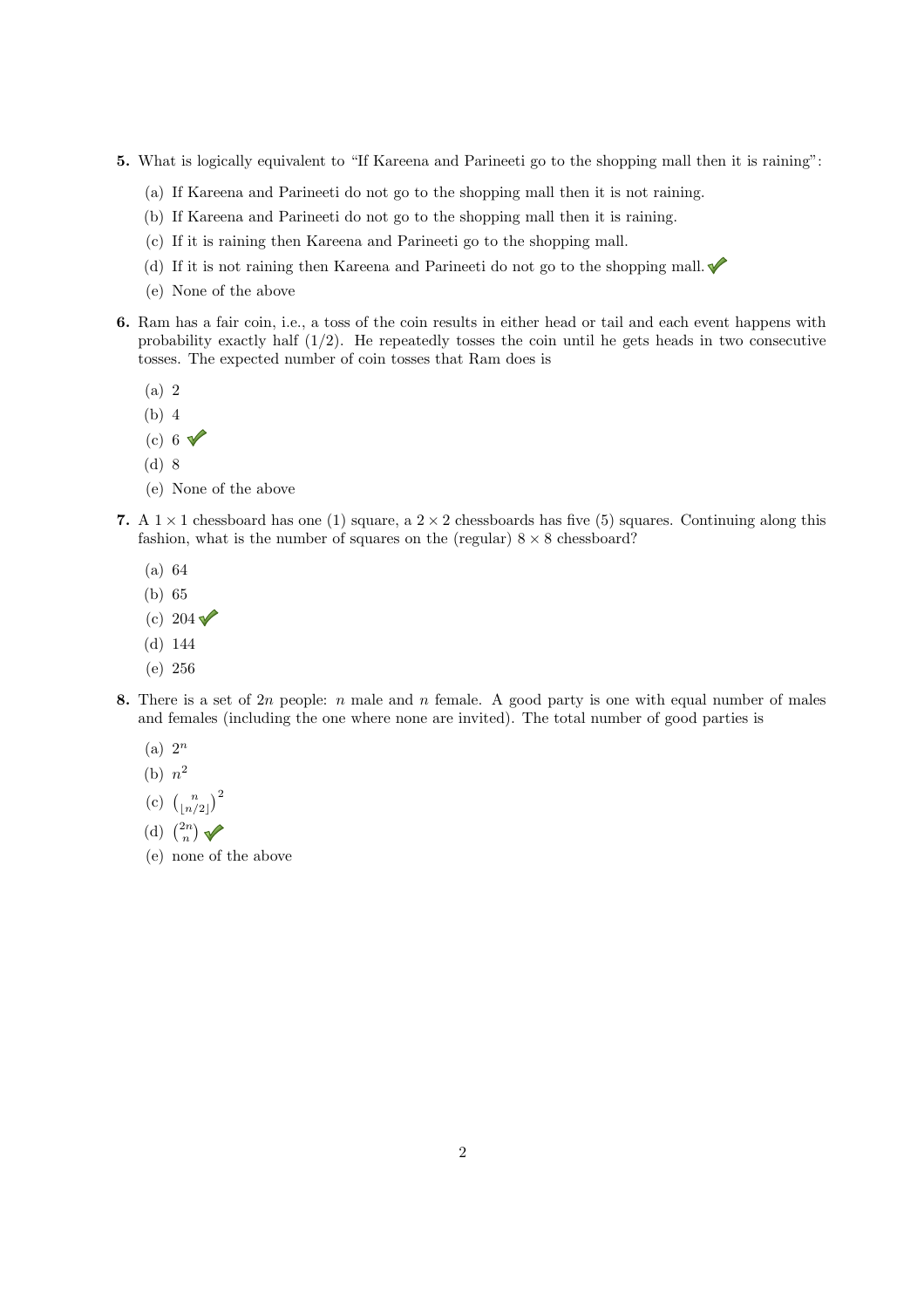- 9. Consider a square of side length 2. We throw five points into the square. Consider the following statements:
	- (i) There will always be three points that lie on a straight line.
	- (ii) There will always be a line connecting a pair of points such that two points lie on one side of the line and one point on the other.
	- (iii) There will always be a pair of points which are at distance at most  $\sqrt{2}$  from each other.

Which of the above is true:

- (a) (i) only
- (b) (ii) only
- (c) (iii) only  $\blacktriangledown$
- $(d)$  (ii) and (iii)
- (e) None of the above

10. Let  $f(x)$ ,  $x \in [0,1]$ , be any positive real valued continuous function. Then

$$
\lim_{n \to \infty} (n+1) \int_0^1 x^n f(x) dx
$$

equals

- (a)  $\max_{x \in [0,1]} f(x)$
- (b)  $\min_{x \in [0,1]} f(x)$
- (c) *f*(0)
- (d)  $f(1)$   $\blacktriangleright$
- (e)  $\infty$
- 11. Suppose that  $f(x)$  is a continuous function such that  $0.4 \le f(x) \le 0.6$  for  $0 \le x \le 1$ . Which of the following is always true?
	- (a)  $f(0.5) = 0.5$ .
	- (b) There exists *x* between 0 and 1 such that  $f(x) = 0.8x$ .
	- (c) There exists *x* between 0 and 0.5 such that  $f(x) = x$ .
	- (d)  $f(0.5) > 0.5$ .
	- (e) None of the above statements are always true.
- 12. Consider two independent and identically distributed random variables *X* and *Y* uniformly distributed in [0, 1]. For  $\alpha \in [0,1]$ , the probability that  $\alpha \max(X, Y) < XY$  is
	- (a)  $1/(2\alpha)$
	- (b)  $\exp(1-\alpha)$
	- (c)  $1 \alpha$
	- (d)  $(1 \alpha)^2$
	- (e)  $1 \alpha^2$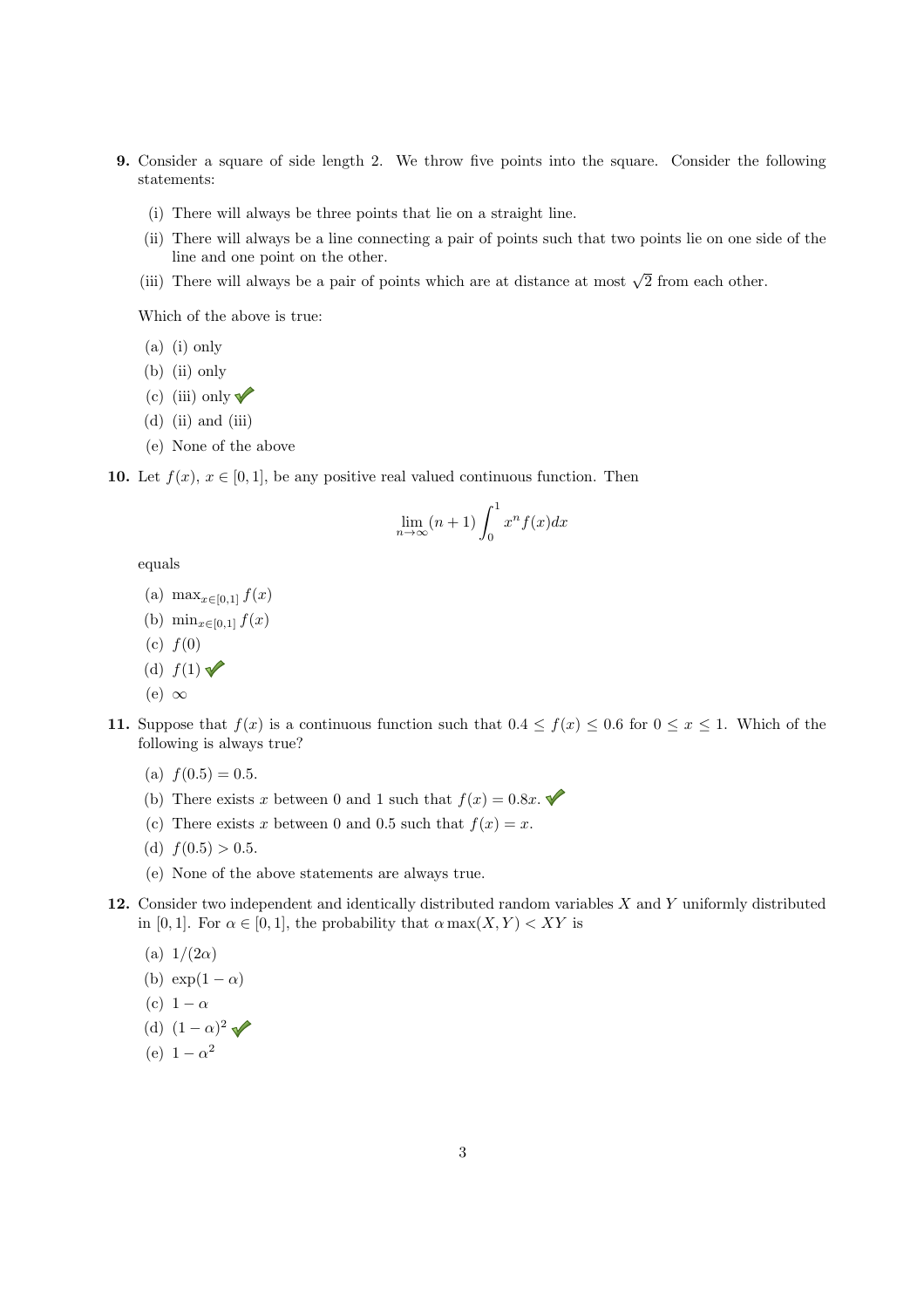- 13. Imagine the first quadrant of the real plane as consisting of unit squares. A typical square has 4 corners:  $(i,j)$ ,  $(i+1,j)$ ,  $(i+1,j+1)$ , and  $(i,j+1)$ , where  $(i,j)$  is a pair of non-negative integers. Suppose a line segment  $\ell$  connecting (0,0) to (90, 1100) is drawn. We say that  $\ell$  passes through a unit square if it passes through a point in the interior of the square. How many unit squares does  $\ell$  pass through?
	- (a) 98,990
	- (b) 9,900
	- (c) 1,190
	- (d) 1,180  $\sqrt{ }$
	- (e) 1,010
- 14. Consider the following  $3 \times 3$  matrices.

$$
M_1 = \left(\begin{array}{rrr} 0 & 1 & 1 \\ 1 & 0 & 1 \\ 1 & 1 & 0 \end{array}\right) \quad M_2 = \left(\begin{array}{rrr} 1 & 0 & 1 \\ 0 & 0 & 0 \\ 1 & 0 & 1 \end{array}\right).
$$

How may 0-1 column vectors of the form

$$
X = \left(\begin{array}{c} x_1 \\ x_2 \\ x_3 \end{array}\right)
$$

are there such that  $M_1X = M_2X$  (modulo 2)? (modulo 2 means all operations are done modulo 2, i.e,  $3 = 1 \pmod{2}$ ,  $4 = 0 \pmod{2}$ .

- (a) None
- (b) Two  $\sqrt{\ }$
- (c) Three
- (d) Four
- (e) Eight
- 15. Let *A* and *B* be non-empty disjoint sets of real numbers. Suppose the the average of the numbers in the first set is  $\mu_A$  and the average of the numbers in the second set is  $\mu_B$ ; let the corresponding variances be *v<sub>A</sub>* and *v<sub>B</sub>* respectively. If the average of the of the elements in  $A \cup B$  is  $\mu = p \cdot \mu_A + (1 - p) \cdot \mu_B$ , what is the variance of the elements in  $A \cup B$ ?
	- (a)  $p \cdot v_A + (1-p) \cdot v_B$
	- (b)  $(1 p) \cdot v_A + p \cdot v_B$
	- $(v)$   $p \cdot [v_A + (\mu_A \mu)^2] + (1 p) \cdot [v_B + (\mu_B \mu)^2]$
	- $(d)$   $(1-p) \cdot [v_A + (\mu_A \mu)^2] + p \cdot [v_B + (\mu_B \mu)^2]$
	- (e)  $p \cdot v_A + (1-p) \cdot v_B + (\mu_A \mu_B)^2$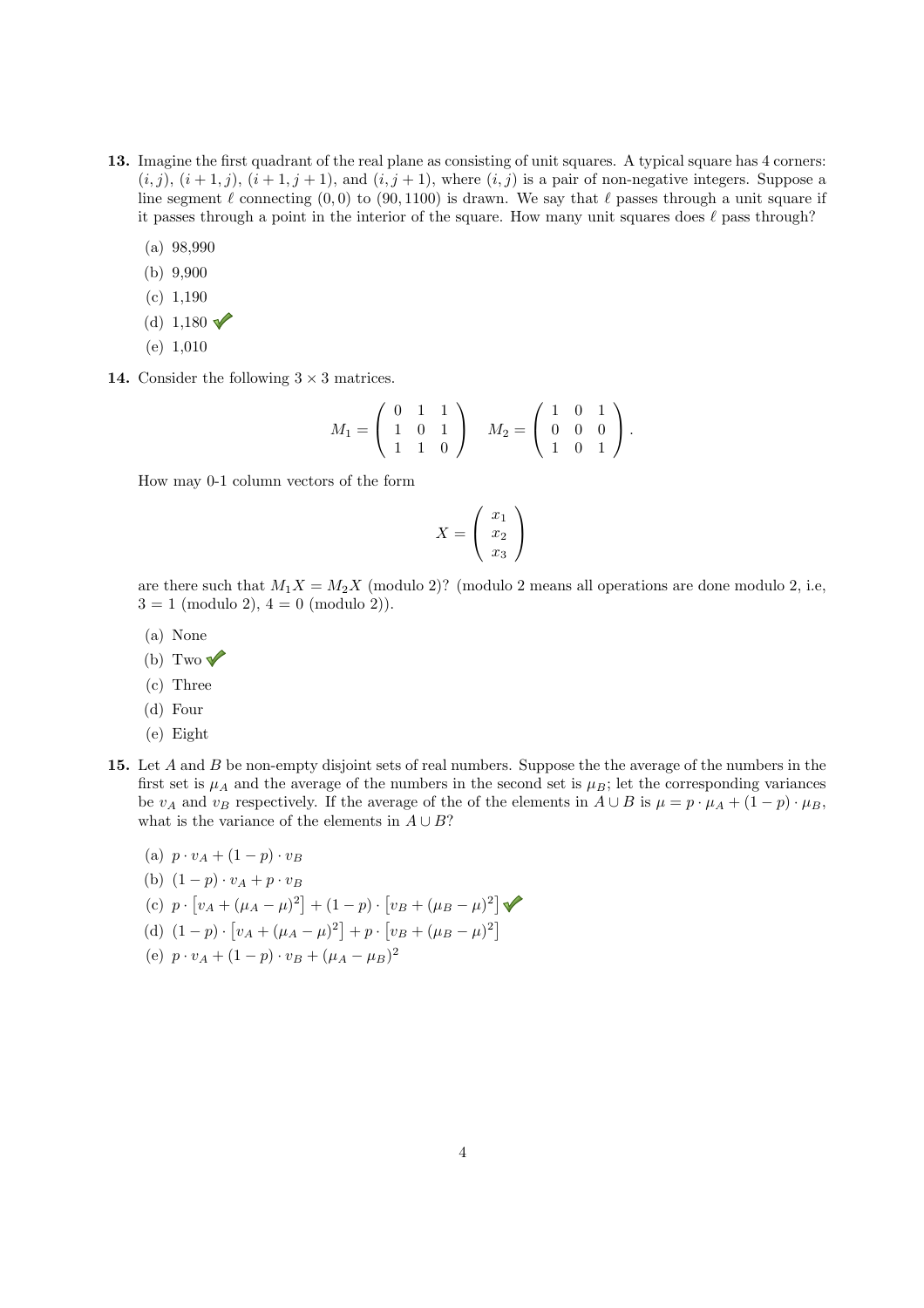### Part B Computer Science

1. Consider the following recurrence relation:

$$
T(n) = \begin{cases} 2T(\lfloor \sqrt{n} \rfloor) + \log n & \text{if } n \ge 2 \\ 1 & \text{if } n = 1. \end{cases}
$$

Which of the following statements is TRUE?

- (a)  $T(n)$  is  $O(\log n)$ .
- (b)  $T(n)$  is  $O(\log n \cdot \log \log n)$  but not  $O(\log n)$ .
- (c)  $T(n)$  is  $O(\log^{3/2} n)$  but not  $O(\log n \cdot \log \log n)$ .
- (d)  $T(n)$  is  $O(\log^2 n)$  but not  $O(\log^{3/2} n)$ .
- (e)  $T(n)$  is  $O(\log^2 n \cdot \log \log n)$  but not  $O(\log^2 n)$ .
- 2. Consider the following undirected connected graph *G* with weights on its edges as given in the figure below. A minimum spanning tree is a spanning tree of least weight and a maximum spanning tree is one with largest weight. A second-best minimum spanning tree is a spanning tree whose weight is the smallest among all spanning trees that are not minimum spanning trees in *G*.



Which of the following statements is TRUE in the above graph? (Note that all the edge weights are distinct in the above graph)

- (a) There is more than one minimum spanning tree and similarly, there is more than one maximum spanning tree here.
- (b) There is a unique minimum spanning tree, however there is more than one maximum spanning tree here.
- (c) There is more than one minimum spanning tree, however there is a unique maximum spanning tree here.
- (d) There is more than one minimum spanning tree and similarly, there is more than one second-best minimum spanning tree here.
- (e) There is a unique minimum spanning tree, however there is more than one second-best minimum spanning tree here.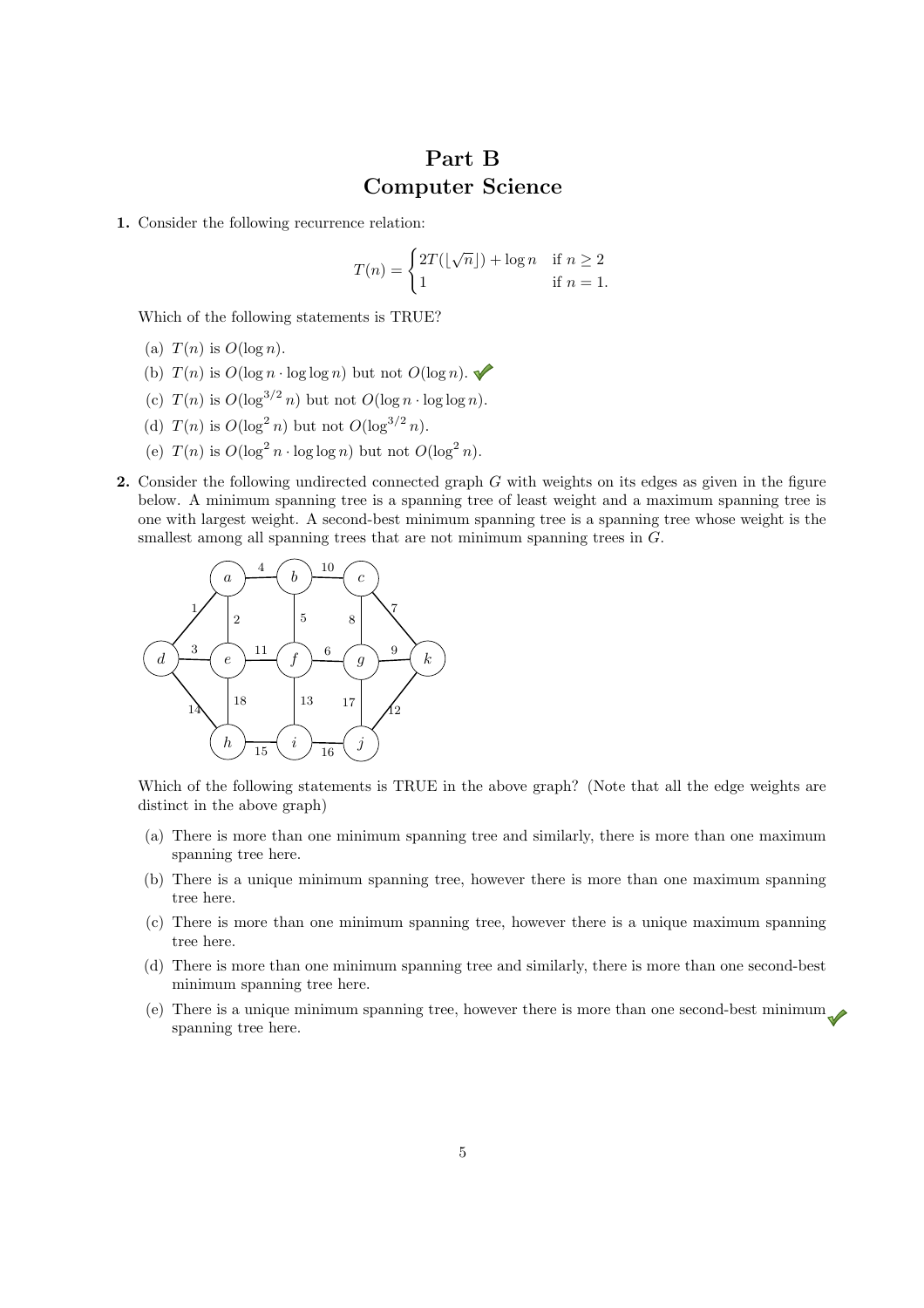3. Consider the following code fragment in the C programming language when run on a non-negative integer *n*.

```
int f(int n)
{
   if(n == 0 || n == 1)return 1;
   else
      return f(n-1) + f(n-2);
}
```
Assuming a typical implementation of the language, what is the running time of this algorithm and how does it compare to the optimal running time for this problem?

- (a) This algorithm runs in polynomial time in *n* but the optimal running time is exponential in *n*.
- (b) This algorithm runs in exponential time in *n* and the optimal running time is exponential in *n*.
- (c) This algorithm runs in exponential time in *n* but the optimal running time is polynomial in  $n.\blacktriangleright$
- (d) This algorithm runs in polynomial time in *n* and the optimal running time is polynomial in *n*.
- (e) The algorithm does not terminate.
- 4. First, consider the tree on the left.



On the right, the nine nodes of the tree have been assigned numbers from the set  $\{1, 2, \ldots, 9\}$  so that for every node, the numbers in its left subtree and right subtree lie in disjoint intervals (that is, all numbers in one subtree are less than all numbers in the other subtree). How many such assignments are possible? Hint: Fix a value for the root and ask what values can then appear in its left and right subtrees.

- (a)  $2^9 = 512$
- (b)  $2^4 \cdot 3^2 \cdot 5 \cdot 9 = 6480$
- (c)  $2^3 \cdot 3 \cdot 5 \cdot 9 = 1080$
- (d)  $2^4 = 16$
- (e)  $2^3 \cdot 3^3 = 216$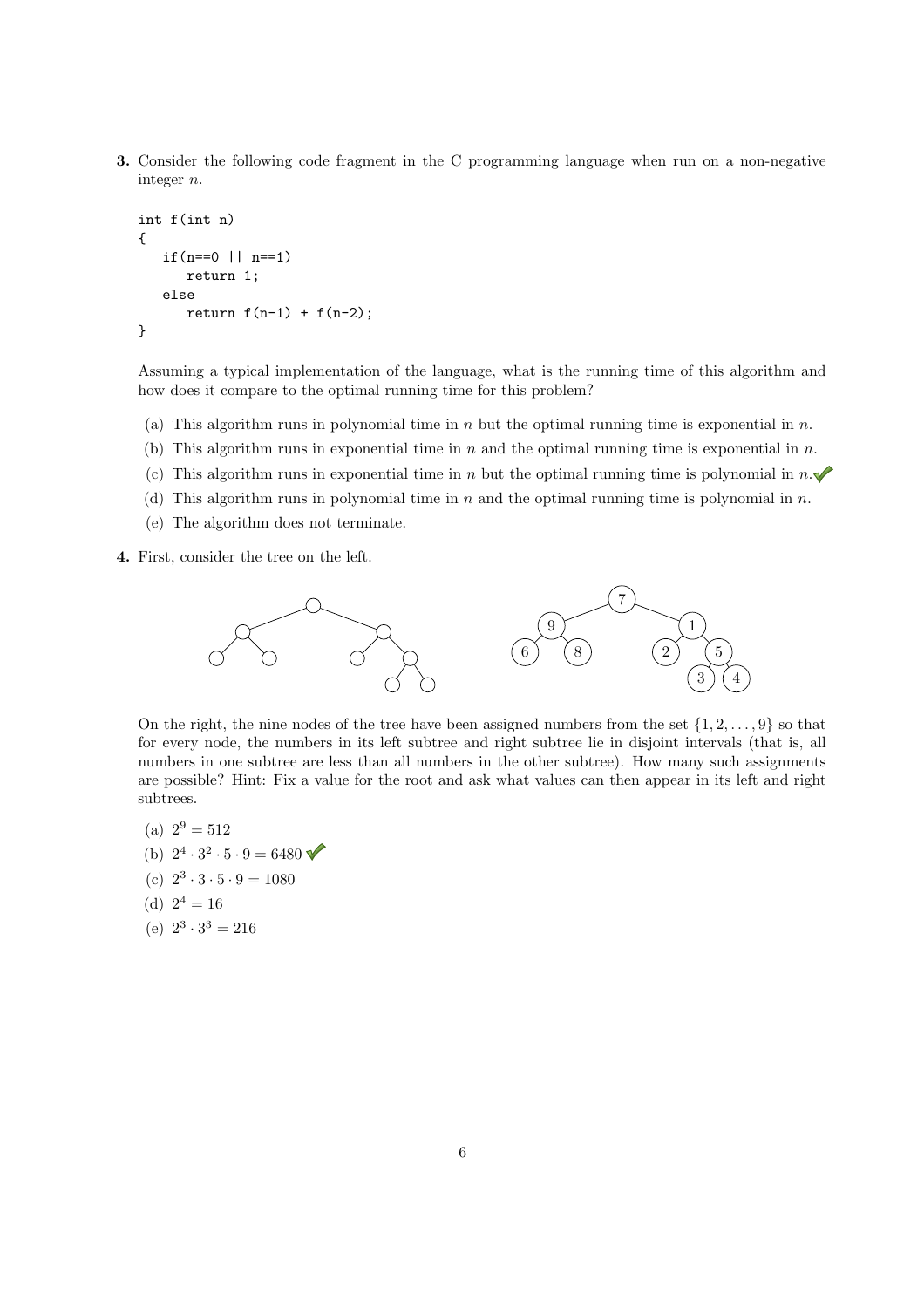5. Suppose

$$
\left(\begin{array}{cccccc} 0 & 1 & 0 & 0 & 0 & 1 \\ 1 & 0 & 1 & 0 & 0 & 0 \\ 0 & 1 & 0 & 1 & 0 & 1 \\ 0 & 0 & 1 & 0 & 1 & 0 \\ 0 & 0 & 0 & 1 & 0 & 1 \\ 1 & 0 & 1 & 0 & 1 & 0 \end{array}\right)
$$

is the adjacency matrix of an undirected graph with six vertices: that is, the rows and columns are indexed by vertices of the graph, and an entry is 1 if the corresponding vertices are connected by an edge and is 0 otherwise; the same order of vertices is used for the rows and columns. Which of the graphs below has the above adjacency matrix?



- (a) only (i)
- (b) only (ii)
- (c) only (iii)
- (d) only (iv)
- (e) (i) and (ii)  $\sqrt{\ }$
- 6. Let *B* consist of all binary strings beginning with a 1 whose value when converted to decimal is divisible by 7.
	- (a)  $B$  can be recognised by a deterministic finite state automaton.
	- (b) *B* can be recognised by a non-deterministic finite state automaton but not by a deterministic finite state automaton.
	- (c) *B* can be recognised by a deterministic push-down automaton but not by a non-deterministic finite state automaton.
	- (d) *B* can be recognised by a non-deterministic push-down automaton but not by a deterministic push-down automaton.
	- (e) *B* cannot be recognised by any push down automaton, deterministic or non-deterministic.
- 7. Let *a*, *b*, *c* be regular expressions. Which of the following identities is correct ?

(a) 
$$
(a + b)^* = a^*b^*
$$

- (b)  $a(b+c) = ab+c$
- $(c) (a + b)^{*} = a^{*} + b^{*}$
- (d)  $(ab + a)^*a = a(ba + a)^*$
- (e) None of the above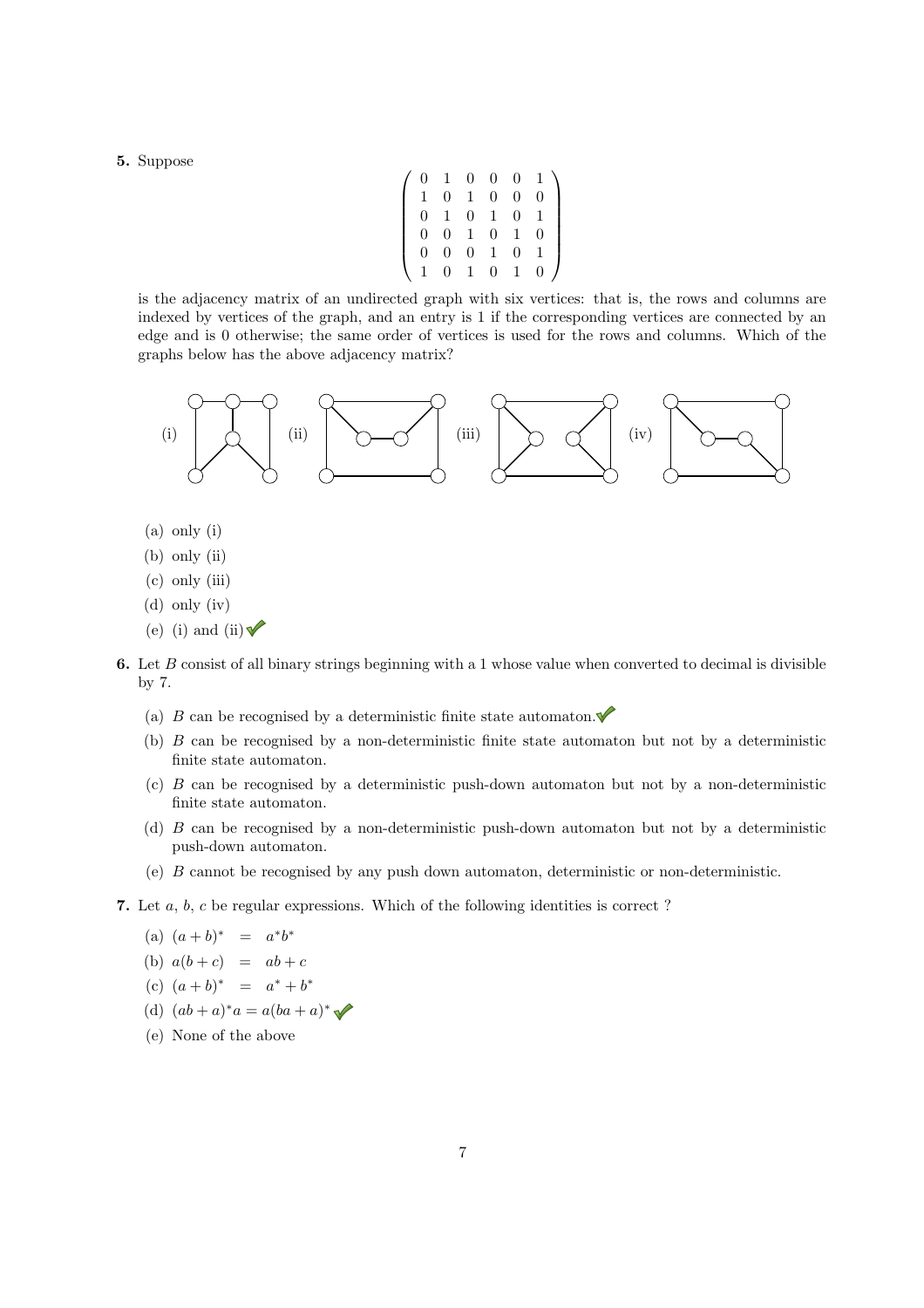- 8. Let  $\Sigma_1 = \{a\}$  be a one letter alphabet and  $\Sigma_2 = \{a, b\}$  be a two letter alphabet. A language over an alphabet is a set of finite length words comprising letters of the alphabet. Let  $\mathcal{L}_1$  and  $\mathcal{L}_2$  be the set of languages over  $\Sigma_1$  and  $\Sigma_2$  respectively. Which of the following is true about  $\mathcal{L}_1$  and  $\mathcal{L}_2$ :
	- (a) Both are finite.
	- (b) Both are countably infinite.
	- (c)  $\mathcal{L}_1$  is countable but  $\mathcal{L}_2$  is not.
	- (d)  $\mathcal{L}_2$  is countable but  $\mathcal{L}_1$  is not.
	- (e) Neither of them is countable.  $\blacklozenge$
- **9.** A Boolean expression is an expression made out of propositional letters (such as  $p, q, r$ ) and operators  $\wedge$ ,  $\vee$  and  $\neg$ ; e.g.  $p \wedge \neg (q \vee \neg r)$ . An expression is said to be in *sum of product* form (also called *disjunctive normal form*) if all  $\neg$  occur just before letters and no  $\vee$  occurs in scope of  $\wedge$ ; e.g.  $(p \wedge \neg q) \vee (\neg p \wedge q)$ . The expression is said to be in *product of sum* form (also called *conjunctive normal form*) if all negations occur just before letters and no  $\wedge$  occurs in the scope of  $\vee$ ; e.g.  $(p \vee \neg q) \wedge (\neg p \vee q)$ . Which of the following is not correct?
	- (a) Every Boolean expression is equivalent to an expression in sum of products form.
	- (b) Every Boolean expression is equivalent to an expression in product of sum form.
	- (c) Every Boolean expression is equivalent to an expression without  $\vee$  operator.
	- (d) Every Boolean expression is equivalent to an expression without  $\wedge$  operator.
	- (e) Every Boolean expression is equivalent to an expression without  $\neg$  operator.
- 10. Consider the languages

$$
L_1 = \{a^m b^n c^p \mid (m = n \lor n = p) \land m + n + p \ge 10\}
$$
  

$$
L_2 = \{a^m b^n c^p \mid (m = n \lor n = p) \land m + n + p \le 10\}
$$

State which of the following is true?

- (a)  $L_1$  and  $L_2$  are both regular.
- (b) Neither  $L_1$  nor  $L_2$  is regular.
- (c)  $L_1$  is regular and  $L_2$  is not regular.
- (d)  $L_1$  is not regular and  $L_2$  is regular.
- (e) Both  $L_1$  and  $L_2$  are infinite.
- 11. Let  $K_n$  be the complete graph on *n* vertices labelled  $\{1, 2, \ldots, n\}$  with  $m = n(n-1)/2$  edges. What is the number of spanning trees of  $K_n$ ?
	- (a)  $\binom{m}{n-1}$
	- (b)  $m^{n-1}$
	- (c)  $n^{n-2} \sqrt{ }$

(d) 
$$
n^{n-1}
$$

(e) None of the above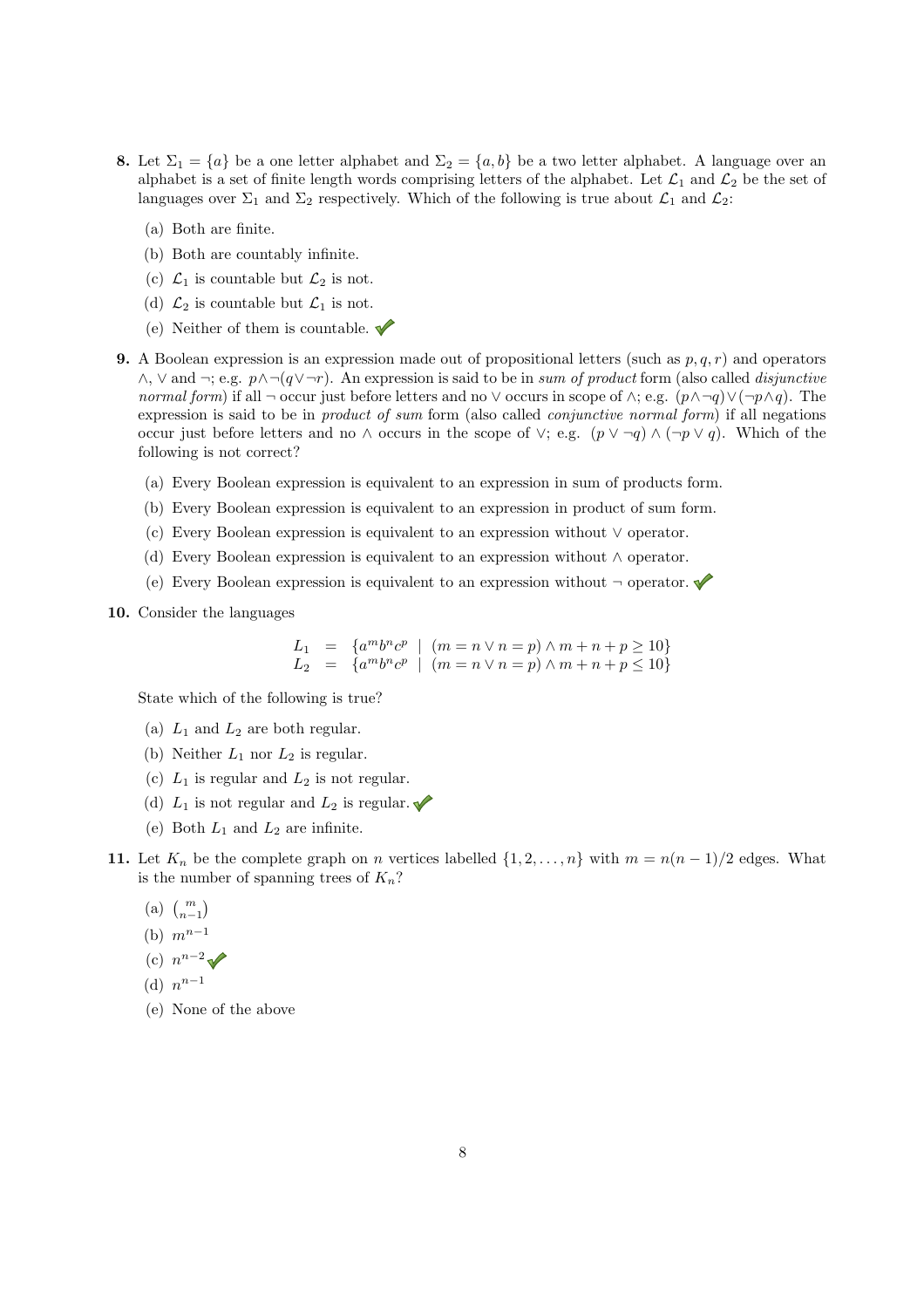- 12. Let  $t_n$  be the the sum of the first *n* natural numbers, for  $n > 0$ . A number is called triangular if it is equal to  $t_n$  for some *n*. Which of the following statements are true:
	- (i) There exists three successive triangular numbers whose product is a perfect square.
	- (ii) If the triangular number  $t_n$  is a perfect square, then so is  $t_{4n(n+1)}$ .
	- (iii) The sum of the reciprocals of the first *n* triangular numbers is less than 2, i.e.

$$
\frac{1}{1} + \frac{1}{3} + \frac{1}{6} + \dots + \frac{1}{t_n} < 2.
$$

- (a) (i) only
- (b) (ii) only
- (c) (iii) only
- (d) All of the above  $\blacktriangledown$
- (e) None of the above
- 13. Two undirected graphs  $G_1 = (V_1, E_1)$  and  $G_2 = (V_2, E_2)$  are said to be isomorphic if there exists a bijection  $\pi : V_1 \to V_2$  such that for all  $u, v \in V_1$ ,  $(u, v) \in E_1$  if and only  $(\pi(u), \pi(v)) \in E_2$ . Consider the following language.
	- $L = \{(G, H) | G$  and *H* are undirected graphs such that a subgraph of *G* is isomorphic to *H* }

Then, which of the following are true?

- $(i) L \in NP$
- (ii) *L* is NP-hard
- (iii) *L* is undecidable
- (a) only (i)
- (b) only (ii)
- (c) only (iii)
- (d) (i) and (ii)  $\blacktriangledown$
- $(e)$  (ii) and (iii)
- 14. Consider the following concurrent program (where statements separated by || within cobegin-coend are executed concurrently).

 $x := 1;$ cobegin  $x:= x+1$  ||  $x:= x+1$  ||  $x:=x+1$ coend

Reading and writing of variables is atomic but evaluation of expressions is not atomic. The set of possible values of *x* at the end of execution of the program is

(a) *{*4*}* (b)  $\{2, 3, 4\}$ (c) *{*2*,* 4*}* (d) *{*2*,* 3*}* (e) *{*2*}*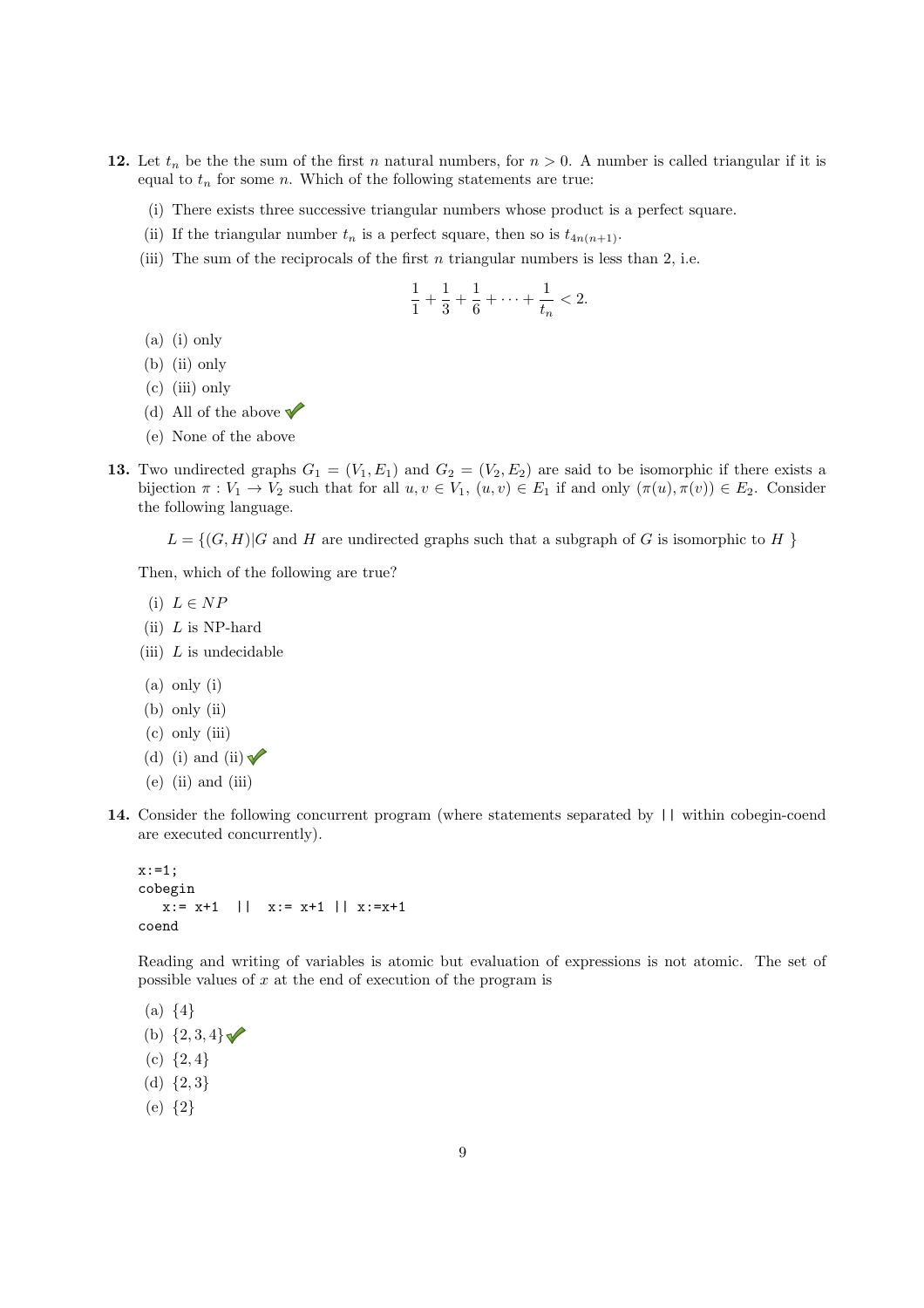15. Consider the following grammar (the start symbol is *E*) for generating expressions.

$$
E \rightarrow T - E | T + E | T
$$
  
\n
$$
T \rightarrow T * F | F
$$
  
\n
$$
F \rightarrow 0 | 1 | 2 | 3 | 4 | 5 | 6 | 7 | 8 | 9
$$

With respect to this grammar, which of the following trees is the valid evaluation tree for the expression  $2 * 3 * 4 - 5 * 6 + 7?$ 

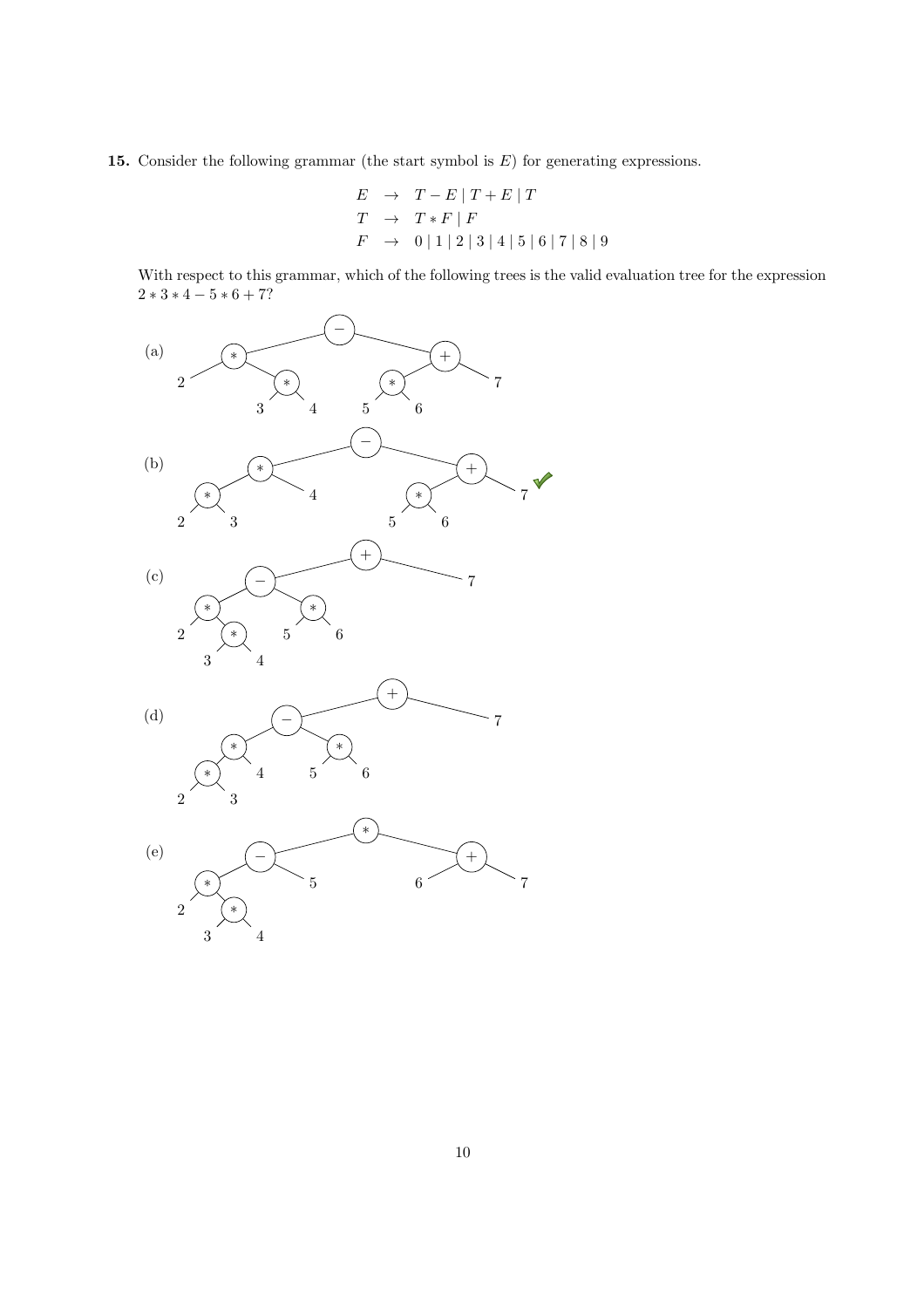## Part C Systems Science

- 1. For a time-invariant system, the impulse response completely describes the system if the system is
	- (a) causal and non-linear
	- (b) non-causal and non-linear
	- (c) causal and linear  $\sqrt{\phantom{a}}$
	- (d) All of the above
	- (e) None of the above
- 2. Let  $x[n] = a^{|n|}$ , (*a* is real,  $0 < a < 1$ ) and the discrete time Fourier transform (DTFT) of  $x[n]$  is given by  $X(\omega) = \sum_{n=-\infty}^{\infty} x[n]e^{-j\omega n}$ . Then the DTFT of  $x[n]$  has which of the following properties?
	- (a) It goes to zero at infinite number of values of  $\omega \in [-\pi, \pi]$
	- (b) It goes to zero only at one value of  $\omega \in [-\pi, \pi]$
	- (c) Its maximum value is larger than  $1 \sqrt{\ }$
	- (d) Its minimum value is less than  $-1$
	- (e) None of the above
- **3.** Let  $h(t)$  be the impulse response of an ideal low-pass filter with cut-off frequency 5kHz. Let  $g[n] =$  $h(n)$ , for integer *n*, be a sampled version of  $h(t)$  with sampling frequency  $\frac{1}{T} = 10$ kHz. The discretetime filter with  $g[n]$  as its unit impulse response is a
	- (a) low-pass filter
	- (b) high-pass filter
	- (c) band-pass filter
	- (d) band-stop filter
	- (e) all-pass filter  $\sqrt{\ }$
- 4. The capacity of a certain additive white Gaussian noise channel of bandwidth 1 MHz is known to be 8 Mbps when the average transmit power constraint is 50 mW. Which of the following statements can we make about the capacity *C* (in Mbps) of the same channel when the average transmit power is allowed to be 100 mW?
	- (a)  $C = 8$
	- (b)  $8 < C < 16$
	- (c)  $C = 16$
	- (d)  $C > 16$
	- (e) There is not enough information to determine *C*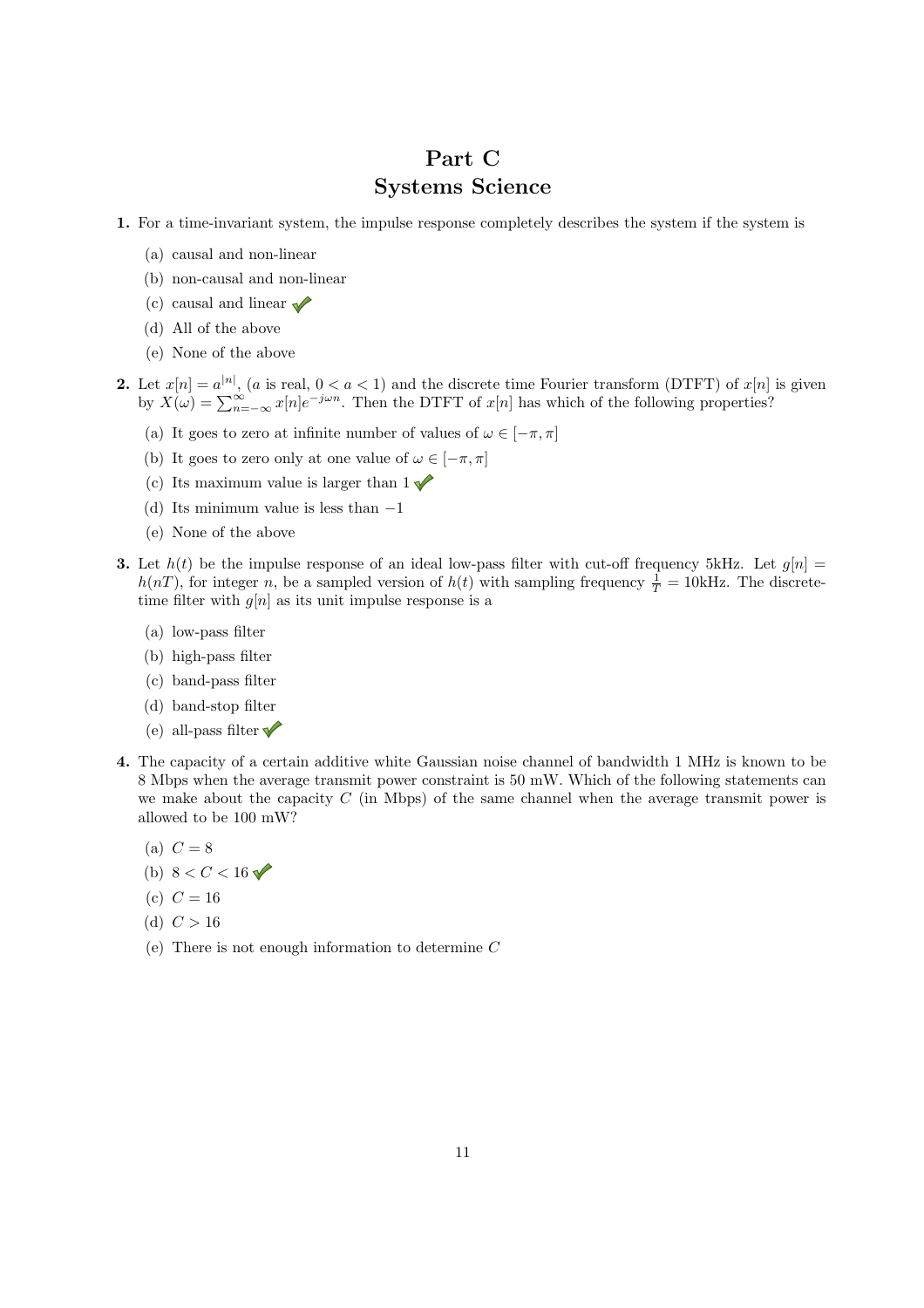5. What is the following passive circuit?



- (a) Low-pass filter
- (b) High-pass filter
- (c) Band-pass filter
- (d) Band-stop filter  $\sqrt{\phantom{a}}$
- (e) All-pass filter
- 6. A is an  $n \times n$  square matrix of reals such that  $\mathbf{A} \mathbf{y} = \mathbf{A}^T \mathbf{y}$ , for all real vectors **y**. Which of the following can we conclude?
	- (i) A is invertible
	- (ii)  $\mathbf{A}^T = \mathbf{A}$
	- (iii)  $\mathbf{A}^2 = \mathbf{A}$
	- (a) Only (i)
	- (b) Only (ii)  $\sqrt{\ }$
	- (c) Only (iii)
	- (d) Only (i) and (ii)
	- (e) None of the above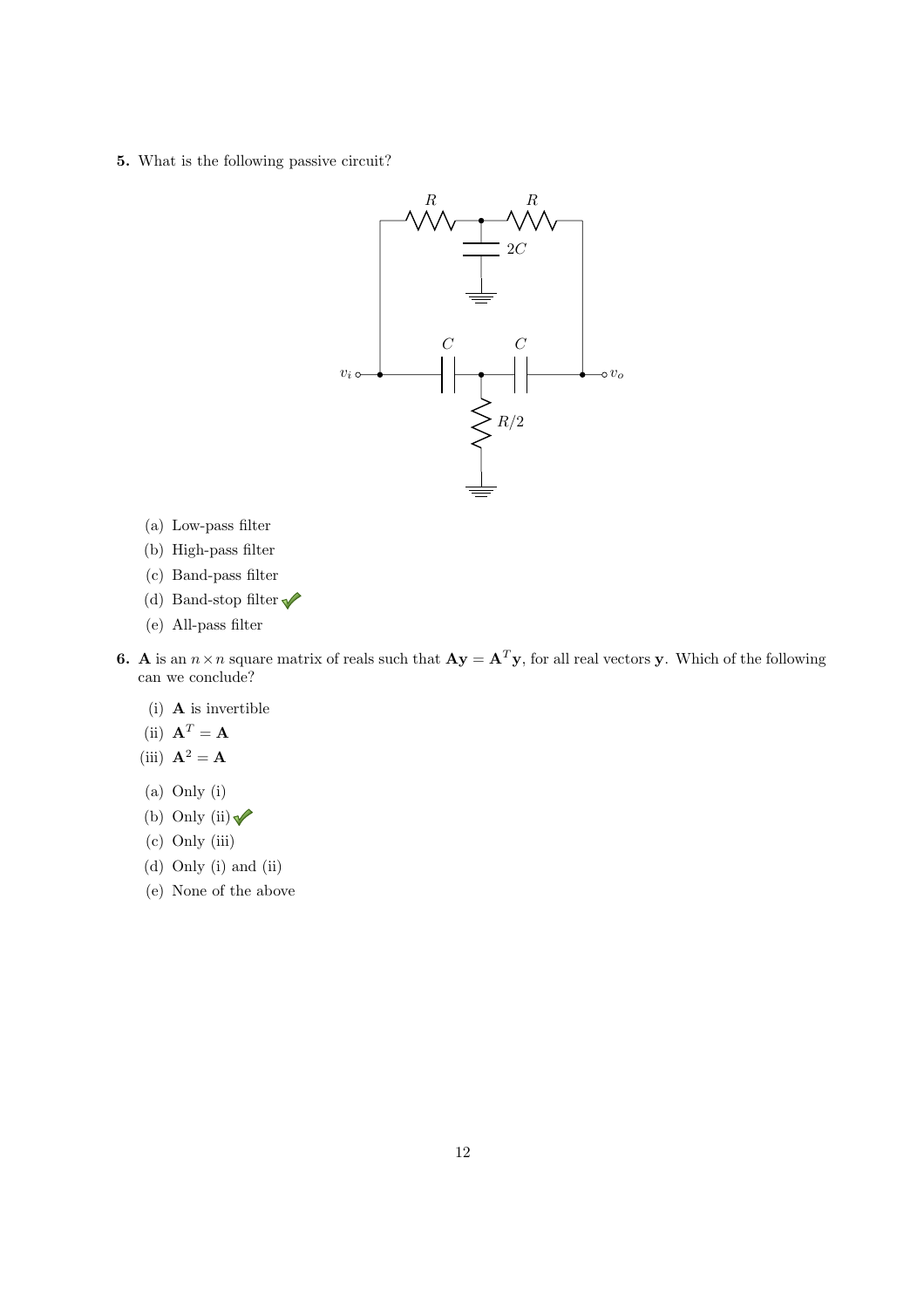7. Let  $A$  be an  $8 \times 8$  matrix of the form

$$
\left[\begin{array}{cccc}2&1&\ldots&1\\1&2&\ldots&1\\\vdots&\vdots&\ddots&\vdots\\1&1&\ldots&2\end{array}\right]
$$

Which of the following is true? [Hint: Use  $\det(I + AB) = \det(I + BA)$ ]

- (a) det( $A$ ) = 9
- (b)  $det(A) = 18$
- (c)  $det(A) = 14$
- (d) det( $A$ ) = 27
- (e) None of the above
- 8. Let *X* and *Y* be two independent and identically distributed random variables. Let  $Z = \max(X, Y)$ and  $W = min(X, Y)$ . Which of the following is true?
	- (a) *Z* and *W* are independent
	- (b)  $E(XZ) = E(YW)$
	- (c)  $E(XY) = E(ZW)$
	- (d) (a), (b), and (c)
	- (e) (a) and (b) only
- 9. Consider a random variable *X* that takes integer values 1 through 10 each with equal probability. Now consider random variable

 $Y = \min(7, \max(X, 4)).$ 

What is the variance of *Y* ?

- (a) 121*/*4
- (b)  $37/20$   $\checkmark$
- (c) 9*/*5
- (d) 99*/*12
- (e) None of the above

10. Let *X* be a uniform random variable between [0*,* 1]. And let

$$
M = \min_{mX \ge 1, m \in \mathbb{N}} m.
$$

Then which of the following is true?

(a) 
$$
E(M) = \infty
$$

(b) 
$$
E(M) \in [5, 10]
$$

(c)  $E(M) = \exp(1)$ 

(d) 
$$
E(M) = \pi
$$

(e) None of the above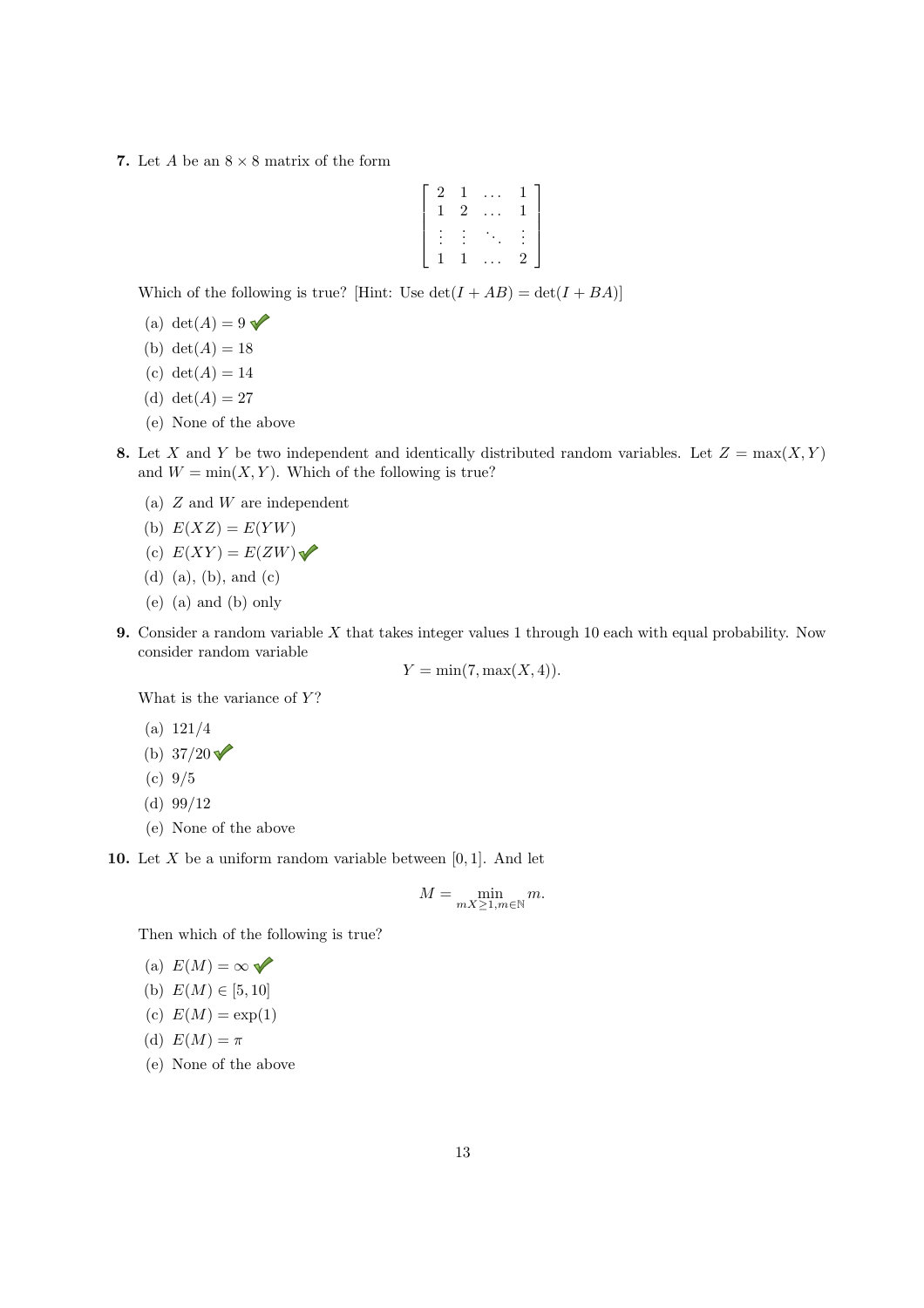11. For  $x > 0$ , for which range of values of  $\alpha$  is the following inequality true?

 $x \log_e(x) \geq x - \alpha$ 

- (a)  $\alpha \geq 1/2$
- (b)  $\alpha \geq 0$
- (c)  $\alpha \leq 2$
- (d)  $\alpha \geq 1$
- (e) None of the above

12. Consider the following optimization problem

max  $(2x + 3y)$ 

subject to the following three constraints

$$
x + y \le 5,
$$
  

$$
x + 2y \le 10, \text{ and}
$$
  

$$
x < 3.
$$

Let  $z^*$  be the smallest number such that  $2x + 3y \leq z^*$  for all  $(x, y)$  which satisfy the above three constraints. Which of the following is true?

- (a) There is no  $(x, y)$  that satisfies the above three constraints.
- (b) All  $(x, y)$  that satisfy the above three constraints have  $2x + 3y$  strictly less than  $z^*$ .
- (c) There are exactly two  $(x, y)$  that satisfy the above three constraints such that  $2x + 3y$  equals  $z^*$ .
- (d) There is a unique  $(x, y)$  that satisfies the above three constraints such that  $2x + 3y$  equals  $z^*$ .
- (e) There are infinitely many  $(x, y)$  that satisfy the above three constraints such that  $2x + 3y$  equals *z*⇤.

13. Let

$$
A = \left(\begin{array}{ccc} 1 & 1+\varepsilon & 1 \\ 1+\varepsilon & 1 & 1+\varepsilon \\ 1 & 1+\varepsilon & 1 \end{array}\right)
$$

Then for  $\varepsilon = 10^{-6}$ , *A* has

- (a) only negative eigenvalues
- (b) only non-zero eigenvalues
- (c) only positive eigenvalues
- (d) one negative and one positive eigenvalue
- (e) None of the above